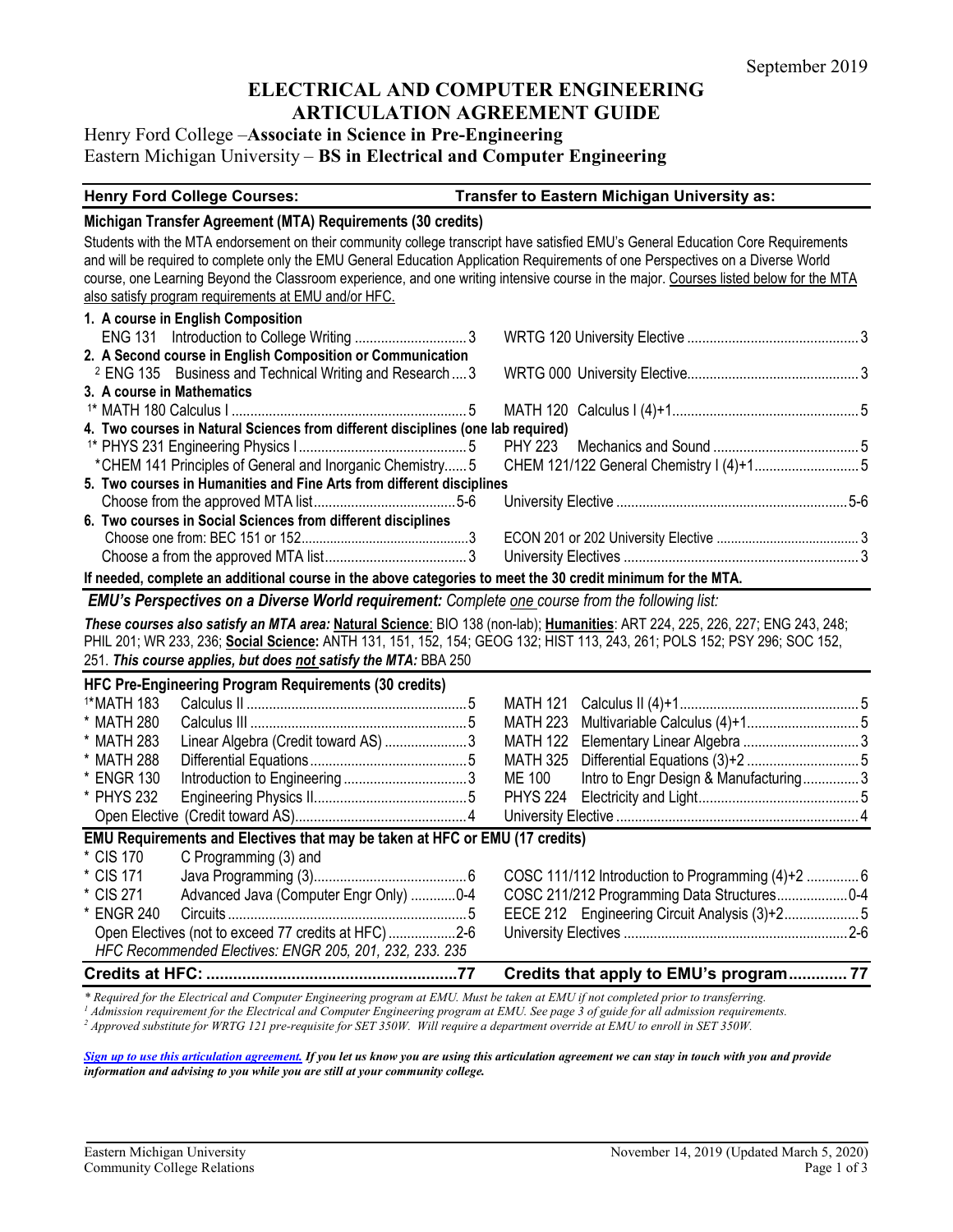# **ELECTRICAL AND COMPUTER ENGINEERING ARTICULATION AGREEMENT GUIDE**

Henry Ford College –**Associate in Science in Pre-Engineering** Eastern Michigan University – **BS in Electrical and Computer Engineering**

#### **Completion of the BS in Electrical and Computer Engineering at EMU**

#### **Major Requirements (47 credits)**

|                 | <b>Foundational Requirements (6 credits)</b>      |                        |
|-----------------|---------------------------------------------------|------------------------|
| <b>CET 151</b>  | Intro to Computing in Engineering Tech3           |                        |
|                 | <sup>1</sup> SET 350W Engineering Communication 3 |                        |
|                 | <b>Electrical &amp; Computer Engineering</b>      | $(26 \text{ credits})$ |
| <b>EECE 213</b> | Engineering Circuit Analysis II3                  |                        |
| <b>EECE 251</b> |                                                   |                        |
| <b>EECE 341</b> |                                                   |                        |
| <b>EECE 351</b> |                                                   |                        |
| <b>EECE 371</b> |                                                   |                        |
| <b>EECE 400</b> | EECE Professional Practice2                       |                        |
| <b>EECE 421</b> | Control Systems Engineering3                      |                        |
| <b>EECE 430</b> |                                                   |                        |
| <b>EECE 480</b> |                                                   |                        |
|                 |                                                   |                        |

# **Concentration (Choose 1 below) (9-12 credits)**

#### **Computer Engineering Concentration**

| EECE 352 Digital System Designs with HDL 3           |  |
|------------------------------------------------------|--|
| EECE 452 Advanced Digital System Designs with FPGA.3 |  |

#### **Electrical Engineering Concentration**

| EECE 365 Engineering Electromagnetics3 |  |
|----------------------------------------|--|
|                                        |  |
|                                        |  |

# **LBC Requirement**

Students must complete one Learning Beyond the Classroom course or noncredit experience offered by EMU. Consult your advisor for options.

### **University Elective (3-6 credits)**

Students must complete a minimum of 47 credits at EMU unless otherwise approved through the department.

*<sup>1</sup> Satisfies EMU's Writing Intensive in the major requirement.*